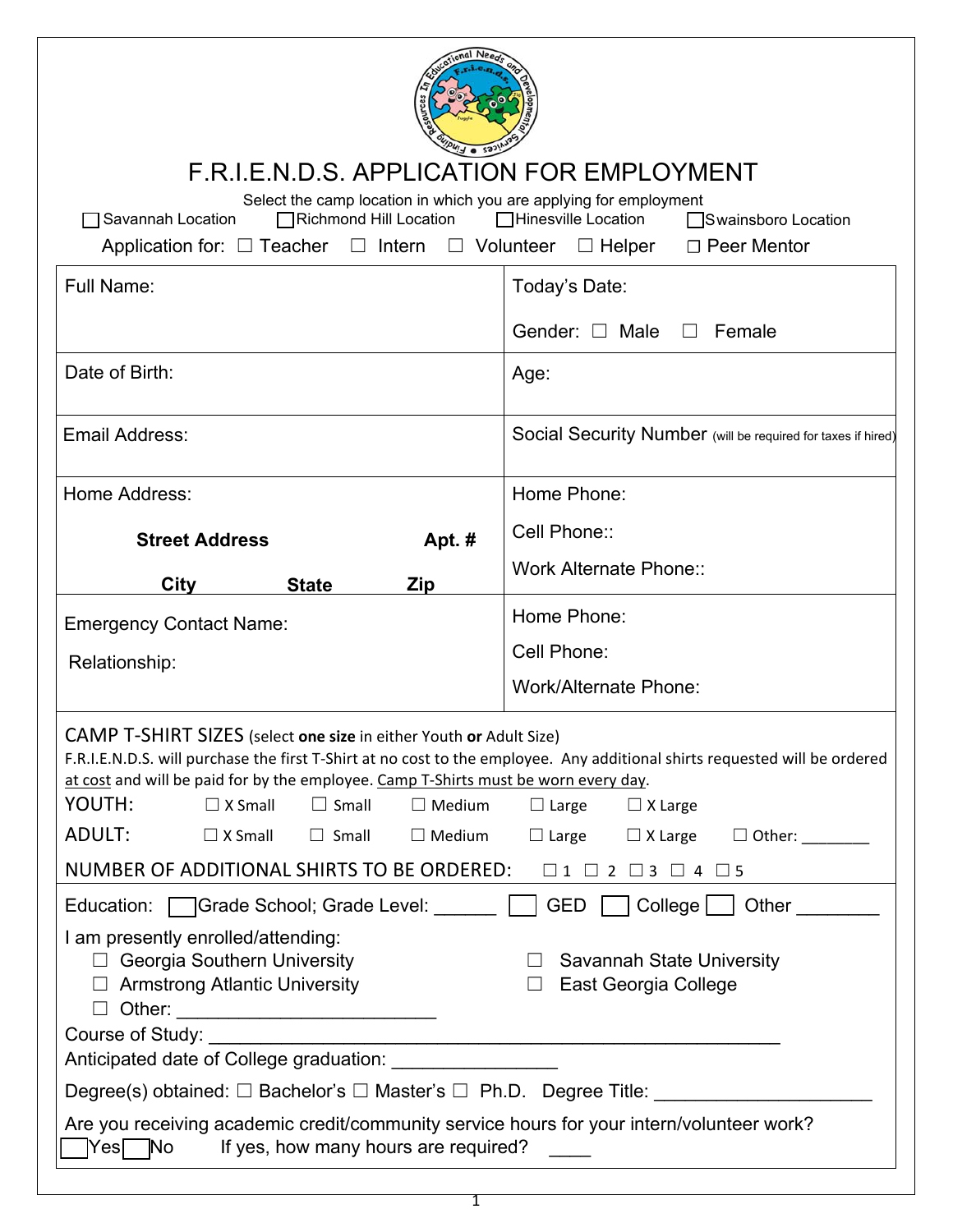|                                                                                                             |                       | ****If over the age of 18, please attach resume with this application**** |    |                           |
|-------------------------------------------------------------------------------------------------------------|-----------------------|---------------------------------------------------------------------------|----|---------------------------|
|                                                                                                             |                       |                                                                           |    | school                    |
| I am under 18 years of age and currently attend _________________________________<br>(Þame of ŐradeÁlchool) |                       |                                                                           |    |                           |
| $located in \nightharpoonup$ $\overrightarrow{Q\mathscr{X}}$ D                                              |                       |                                                                           |    |                           |
|                                                                                                             | <b>MWWWWW.COCCOOL</b> |                                                                           |    |                           |
| Parental Consent (for those under 18 years of age)                                                          |                       |                                                                           |    |                           |
|                                                                                                             |                       |                                                                           |    |                           |
|                                                                                                             |                       |                                                                           |    |                           |
| at the F.R.I.E.N.D.S. Summer Camp.                                                                          |                       |                                                                           |    |                           |
|                                                                                                             |                       |                                                                           |    |                           |
| Parent's name (print)                                                                                       |                       |                                                                           |    |                           |
|                                                                                                             |                       |                                                                           |    |                           |
| Employment History (Helpers/Volunteers are not required to complete this section)                           |                       |                                                                           |    |                           |
| <b>Employer</b>                                                                                             | <b>Job Title</b>      | From                                                                      | To | <b>Reason for Leaving</b> |
|                                                                                                             |                       |                                                                           |    |                           |
|                                                                                                             |                       |                                                                           |    |                           |
|                                                                                                             |                       |                                                                           |    |                           |
|                                                                                                             |                       |                                                                           |    |                           |
|                                                                                                             |                       |                                                                           |    |                           |
|                                                                                                             |                       |                                                                           |    |                           |
|                                                                                                             |                       |                                                                           |    |                           |
| Current Employment Status: □ Full-Time □ Part-Time □ Student □ Retired □ Unemployed                         |                       |                                                                           |    |                           |
| <b>Experience</b> (Helpers/Volunteers are not required to complete this section)                            |                       |                                                                           |    |                           |
| Organization                                                                                                | <b>Job Title/Role</b> | From                                                                      | To | <b>Reason for Leaving</b> |
|                                                                                                             |                       |                                                                           |    |                           |
|                                                                                                             |                       |                                                                           |    |                           |
|                                                                                                             |                       |                                                                           |    |                           |
|                                                                                                             |                       |                                                                           |    |                           |
|                                                                                                             |                       |                                                                           |    |                           |
|                                                                                                             |                       |                                                                           |    |                           |
| Special Training or Skills Obtained: ________                                                               |                       |                                                                           |    |                           |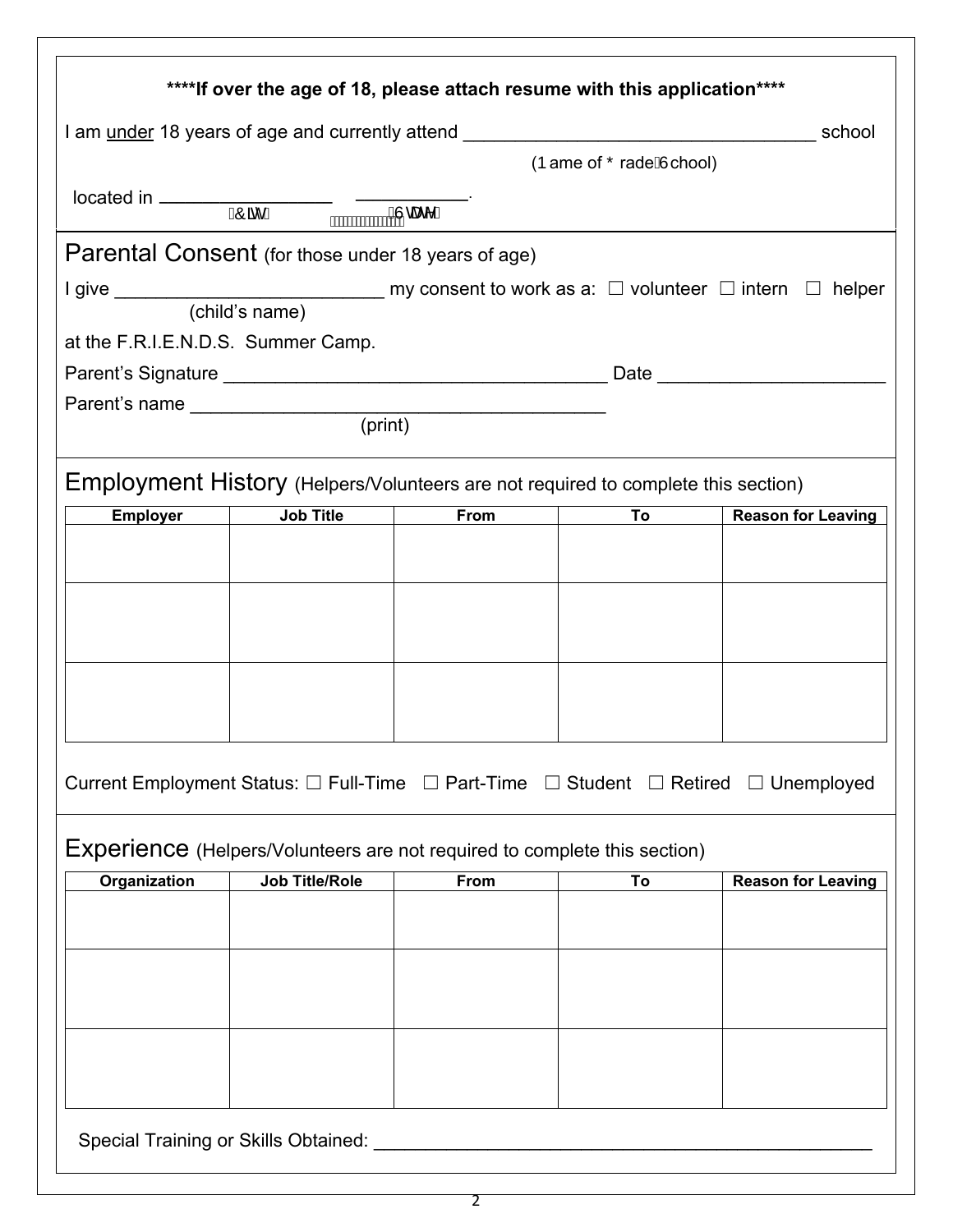|                                                                                                                                                                                                                                                                                                      |                                                                |                               |                                                     | Availability (please indicate the time frame in which you will be available below) |                        |
|------------------------------------------------------------------------------------------------------------------------------------------------------------------------------------------------------------------------------------------------------------------------------------------------------|----------------------------------------------------------------|-------------------------------|-----------------------------------------------------|------------------------------------------------------------------------------------|------------------------|
|                                                                                                                                                                                                                                                                                                      | Monday                                                         | Tuesday                       | Wednesday                                           | Thursday                                                                           | Friday                 |
| Morning<br>$(8 AM - 12 PM)$                                                                                                                                                                                                                                                                          |                                                                |                               |                                                     |                                                                                    |                        |
| Afternoon<br>$(12 PM - 3 PM)$                                                                                                                                                                                                                                                                        |                                                                |                               |                                                     |                                                                                    |                        |
| Evening<br>$(3 PM - 6 PM)$                                                                                                                                                                                                                                                                           |                                                                |                               |                                                     |                                                                                    |                        |
| Earnings Payment/Direct Deposit (for paid Teachers and select paid Interns only)<br>Please indicate below how you would like to receive earnings/payments upon your employment<br>with F.R.I.E.N.D.S.<br>Direct Deposit (Direct Deposit Form will be provided to you by Director)<br>Check<br>$\Box$ |                                                                |                               |                                                     |                                                                                    |                        |
| Classroom Selection please indicate your 1 <sup>st</sup> , 2 <sup>nd</sup> , 3 <sup>rd</sup> , and 4 <sup>th</sup> choice of which classroom you<br>would like to work in below:                                                                                                                     |                                                                |                               |                                                     |                                                                                    |                        |
|                                                                                                                                                                                                                                                                                                      | $5-7$                                                          |                               | ________ 8-10     ______11-13     _______ 14 and Up |                                                                                    |                        |
| Please indicate the skills and experience you currently possess:                                                                                                                                                                                                                                     |                                                                |                               |                                                     |                                                                                    |                        |
| organizational skills                                                                                                                                                                                                                                                                                |                                                                |                               | experience with children                            | $\Box$ teaching skills                                                             |                        |
| public speaking<br>$\Box$                                                                                                                                                                                                                                                                            |                                                                | $\Box$                        | event planning/fund raising                         |                                                                                    | customer service       |
| creativity<br>$\Box$                                                                                                                                                                                                                                                                                 |                                                                | curriculum writing<br>⊔       |                                                     | grant writing<br>$\Box$                                                            |                        |
| $\Box$                                                                                                                                                                                                                                                                                               |                                                                |                               |                                                     |                                                                                    |                        |
| $\Box$                                                                                                                                                                                                                                                                                               |                                                                |                               |                                                     |                                                                                    |                        |
|                                                                                                                                                                                                                                                                                                      | What are your reasons for wanting to work with F.R.I.E.N.D.S.? |                               |                                                     |                                                                                    |                        |
|                                                                                                                                                                                                                                                                                                      |                                                                |                               |                                                     |                                                                                    |                        |
| academic credit<br>$\Box$                                                                                                                                                                                                                                                                            |                                                                | to learn new skills<br>$\Box$ |                                                     |                                                                                    | for social interaction |
| $\sqcup$                                                                                                                                                                                                                                                                                             | to gain employment skills $\square$                            | to share my skills            |                                                     | to stay active<br>$\Box$                                                           |                        |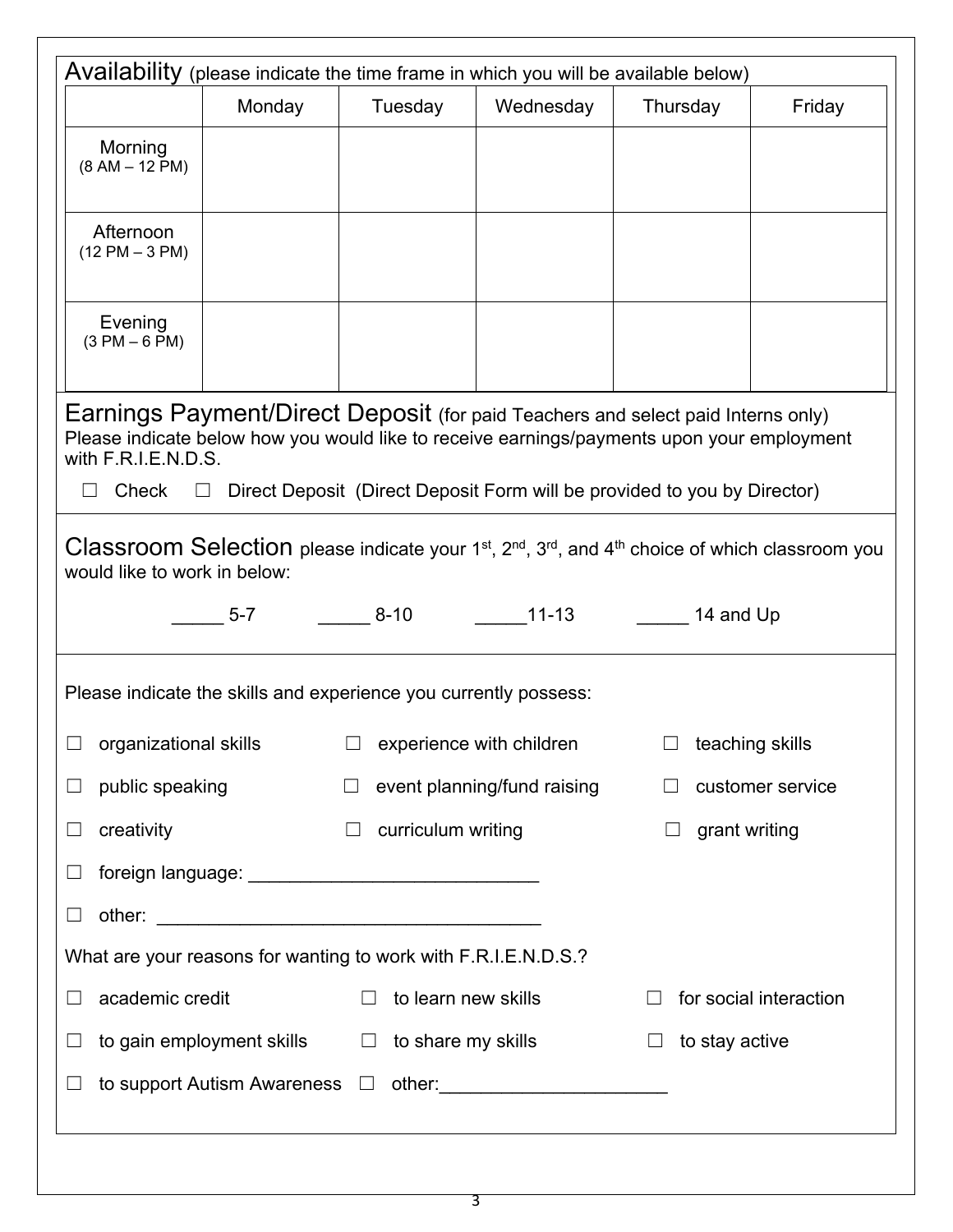References (Helpers/Volunteers are not required to complete this section)

Please list two references of past or present employers.

We **CANNOT** accept family members or personal friends as references.

| <b>Reference Name</b>                                                                                                                                                                                                                                                                                                                                                                                                                                                                                                                                                                                                                                                                                                                                                                                           | <b>Organization/Business</b> | Relationship | <b>Phone Number</b> |  |
|-----------------------------------------------------------------------------------------------------------------------------------------------------------------------------------------------------------------------------------------------------------------------------------------------------------------------------------------------------------------------------------------------------------------------------------------------------------------------------------------------------------------------------------------------------------------------------------------------------------------------------------------------------------------------------------------------------------------------------------------------------------------------------------------------------------------|------------------------------|--------------|---------------------|--|
|                                                                                                                                                                                                                                                                                                                                                                                                                                                                                                                                                                                                                                                                                                                                                                                                                 |                              |              |                     |  |
|                                                                                                                                                                                                                                                                                                                                                                                                                                                                                                                                                                                                                                                                                                                                                                                                                 |                              |              |                     |  |
|                                                                                                                                                                                                                                                                                                                                                                                                                                                                                                                                                                                                                                                                                                                                                                                                                 |                              |              |                     |  |
|                                                                                                                                                                                                                                                                                                                                                                                                                                                                                                                                                                                                                                                                                                                                                                                                                 |                              |              |                     |  |
|                                                                                                                                                                                                                                                                                                                                                                                                                                                                                                                                                                                                                                                                                                                                                                                                                 |                              |              |                     |  |
|                                                                                                                                                                                                                                                                                                                                                                                                                                                                                                                                                                                                                                                                                                                                                                                                                 |                              |              |                     |  |
|                                                                                                                                                                                                                                                                                                                                                                                                                                                                                                                                                                                                                                                                                                                                                                                                                 |                              |              |                     |  |
| Have you ever been convicted of a felony? $\Box$ No $\Box$ Yes If yes, explain:                                                                                                                                                                                                                                                                                                                                                                                                                                                                                                                                                                                                                                                                                                                                 |                              |              |                     |  |
| Do you have any medical conditions that may limit the type of tasks you can perform? If yes,<br>explain:                                                                                                                                                                                                                                                                                                                                                                                                                                                                                                                                                                                                                                                                                                        |                              |              |                     |  |
| Please read the following carefully before signing this application:<br>understand that this is an application for and not a commitment or promise of                                                                                                                                                                                                                                                                                                                                                                                                                                                                                                                                                                                                                                                           |                              |              |                     |  |
| teacher/volunteer/intern/helper opportunity.                                                                                                                                                                                                                                                                                                                                                                                                                                                                                                                                                                                                                                                                                                                                                                    |                              |              |                     |  |
| I certify that I have and will provide information throughout the selection process, including on this<br>application for a teacher/volunteer/intern/helper position and in interviews with F.R.I.E.N.D.S. that is<br>true, correct and complete to the best of my knowledge. I certify that I have and will answer all<br>questions to the best of my ability and that I have not and will not withhold any information that would<br>unfavorably affect my application for this position. I understand that information contained on my<br>application will be verified by F.R.I.E.N.D.S. I understand that misrepresentations or omissions may<br>be cause for my immediate rejection as an applicant with F.R.I.E.N.D.S. or my termination if I am<br>selected to become a teacher/volunteer/intern/helper. |                              |              |                     |  |
|                                                                                                                                                                                                                                                                                                                                                                                                                                                                                                                                                                                                                                                                                                                                                                                                                 |                              |              |                     |  |
|                                                                                                                                                                                                                                                                                                                                                                                                                                                                                                                                                                                                                                                                                                                                                                                                                 |                              |              |                     |  |
|                                                                                                                                                                                                                                                                                                                                                                                                                                                                                                                                                                                                                                                                                                                                                                                                                 |                              |              |                     |  |
| Applicant's Parent/Guardian Signature below (if Applicant is under the age of 18)                                                                                                                                                                                                                                                                                                                                                                                                                                                                                                                                                                                                                                                                                                                               |                              |              |                     |  |
|                                                                                                                                                                                                                                                                                                                                                                                                                                                                                                                                                                                                                                                                                                                                                                                                                 |                              |              |                     |  |
| <u> 1989 - Johann Stoff, deutscher Stoffen und der Stoffen und der Stoffen und der Stoffen und der Stoffen und de</u>                                                                                                                                                                                                                                                                                                                                                                                                                                                                                                                                                                                                                                                                                           |                              |              |                     |  |

4